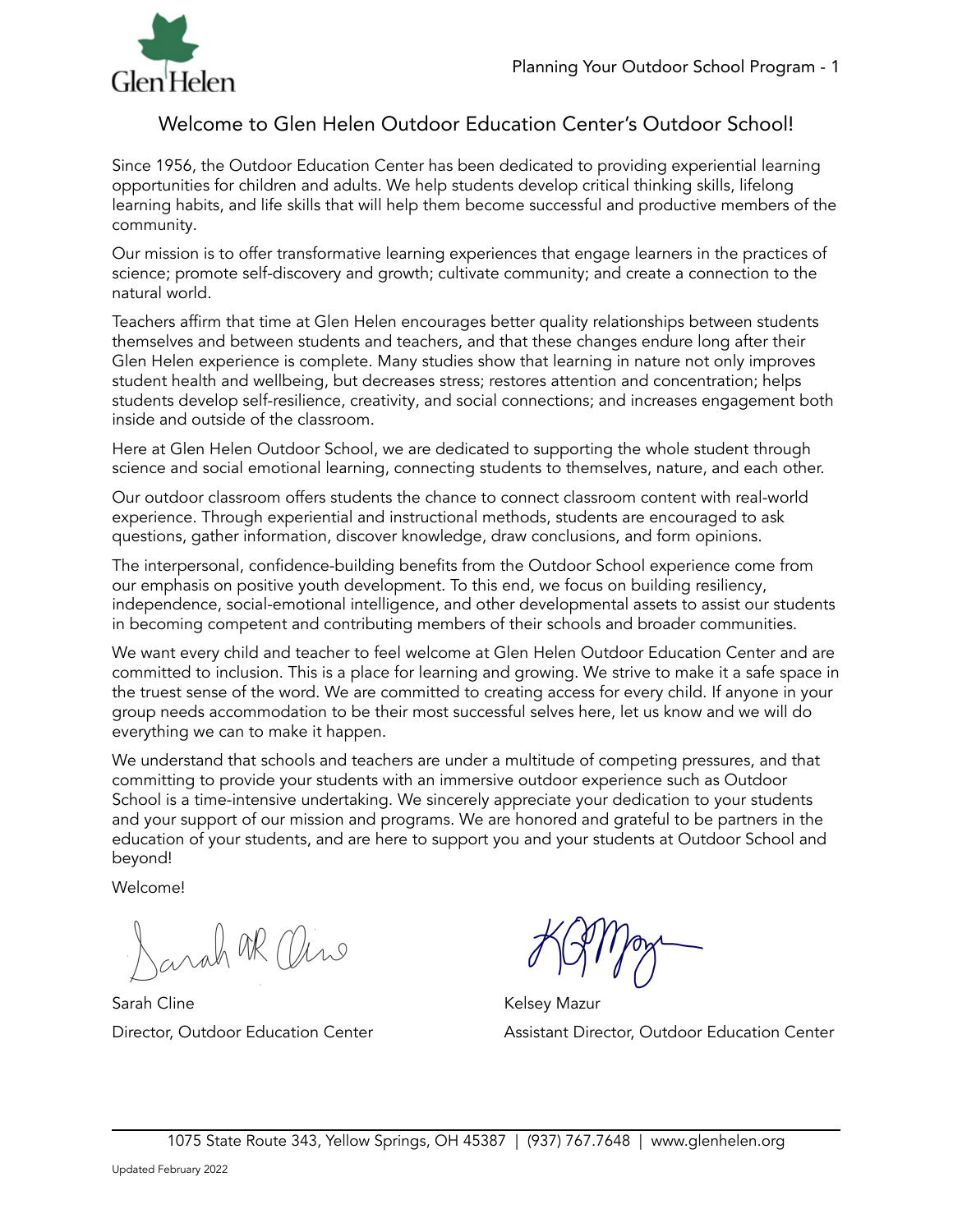

# Outdoor School - Planning Timeline and Checklist

# Beginning of School Year – The Basics!

Update students and their parents about your upcoming trip to Glen Helen!

Receive the new Outdoor School Planning Guide via e-mail

Arrange for transportation to and from Glen Helen.

⬜ Arrange for additional chaperones, if necessary.

We require a minimum of 1 chaperone per dorm, but recommend more for larger groups, up to a total of 10.

# 1-3 Months Prior to Visit – Organize your Group!

Contact the OEC to request a parent slideshow program if desired, at (937) 767.7648 or kmazur@glenhelenassociation.org.

⬜ Begin collecting fees, health care forms, liability waivers, photo releases, and if necessary, campstore forms and envelopes.

Copy and distribute Guidelines for Chaperone to teachers and chaperones.

⬜ Copy and distribute camper information including the OEC Health Care Form and Allergy Action Plan.

**Expect a first contact phone call or email from our Assistant Director** 

**Arrange for an optional pre-trip or post-trip program through our Extension** 

Naturalist.

We would be happy to come to your school for an exciting introduction or follow-up to Glen Helen Outdoor School!

# 2-3 Weeks Prior to Visit – Finalize Numbers and Lesson Requests!

- Submit your Program Information Sheet at least 3 weeks prior to your arrival, and go over details with us by phone (937.767.7648). Your Program Information Sheet can be submitted by mail, e-mail, or through our on-line form.
- Finalize dorm assignments and number of trail groups, assign your students to a dorm and prepare trail group lists.
- Collect any outlying: camp fees, health forms, and campstore forms and envelopes.

**Plan indoor and/or outdoor activities, games, stories or journals for dorm time.** 

**Finalize the students who want insurance, complete the List Report and Insured Activity** Record and bring with you to the OEC.

# Miscellaneous Things – Don't Forget to Bring...

⬜ A completed Health Care Form for each attending student.

**The Finalized List Report and Insured Activity Record for those students who will be using our** insurance.

1 alarm clock for each dorm

⬜ 1 large box of garbage bags for those without raincoats (and those who can't

seem to fit everything back into their luggage at the end of the week...)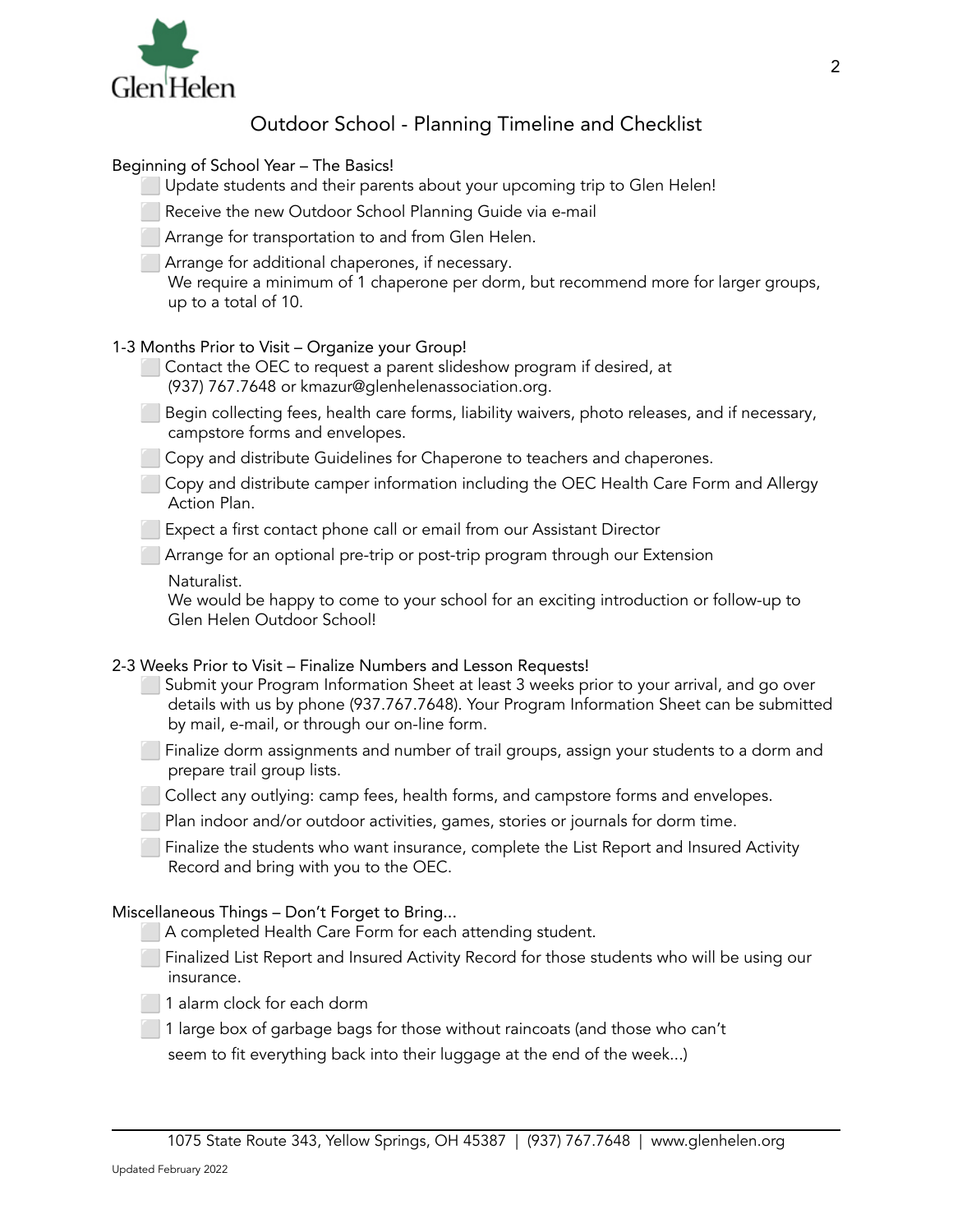

## 1 Week After Visit – Payment!

Expect an invoice for the full amount, including student fees, teacher meals, & other fees

# Looking Ahead

## It's Never Too Early to Plan Ahead!

- Expect to receive registration forms for the upcoming school year in November of the school year prior.
- When requesting dates for next year, please consider in-service dates, holidays, and testing dates.
	- In the spirit of equality and sharing responsibility, in general, we request that schools alternate yearly attendance in warm months (September/October, April/May) and cold months (November/December, January-March). This spreads out the challenges and benefits of the seasons more equally amongst everybody.

## December Priority Deadline

- Registration Forms are due in early December for priority registration!
- Weeks do fill quickly, so please submit registration forms as early as possible for a better chance at receiving your first choice!
- Please be as realistic as possible when providing a number of students.

## Notification of Dates

- Expect to hear from our Assistant Director about your upcoming year dates in early January or February
- Once confirmed, you will receive a contract that includes your arrival and departure dates, program fees, minimum and maximum number of students, our policy on contractual changes, and our cancellation policy.

Contracts for the upcoming school year at Outdoor School will be due the March prior.

We understand that with COVID-19, some of our best plans need to be flexible. This is an ideal timeline; we will be understanding and flexible as things inevitably have to change or shift to accommodate our pandemic world. Please be extra communicative with us! We're here to support you and your students.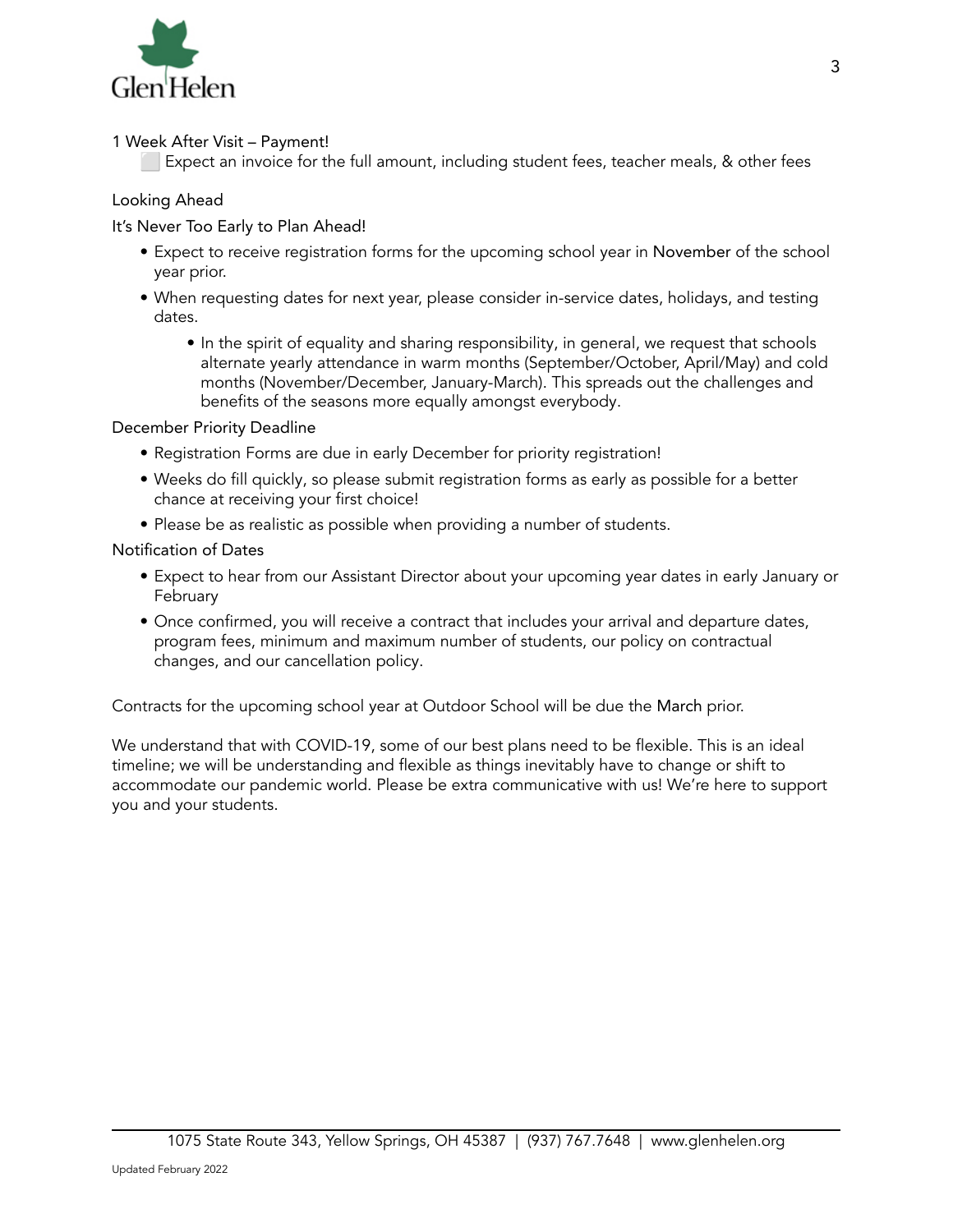

# General Outdoor School Policies

# GENERAL REGISTRATION POLICIES

#### Program Information Sheet

In order to prepare for your program, please complete the Program Information Sheet (attached in this Guide) at least 3 weeks before your arrival. You may submit your Program Information Sheet by completing a paper form found in this Guide and emailing or mailing to us or by completing an online form,

Email: [KMazur@GlenHelenAssociation.org](mailto:KMazur@GlenHelenAssociation.org) Mail: 1075 State Route 343, Yellow Springs, Ohio, 45387 Online: <https://www.glenhelen.org/outdoor-school>, or scan here →



# Minimum and Maximum Number of Students

Minimum Numbers: We ask that schools estimate their attendance on their registration forms, contracts, and six-week prior to trip check in, very carefully and and as accurately as possible. This allows us to maximize your experience and our resources. In past years, we had a penalty if schools missed their projected attendance targets. We now think we can best serve the reality and needs of schools by being more flexible. As long as schools are hitting their projected attendance numbers within +- 5%, we should be able to avoid having any kind of penalty or fee associated with slight differences between projected and actual numbers. We know it's complicated to get students to the Glen and we appreciate all you do to make it happen!

Maximum Number: If you wish to bring more than the maximum number of students stated in your contract, please contact us as soon as you know! Because your school may be sharing the Outdoor Education Center with another school, we may not be able to accommodate additional students beyond the stated maximum. We have an absolute maximum of 100 students.

# Arrival and Departure Times

Schools are expected to arrive between 10-11am (no sooner than 10am) on the first morning of their week. Schools should plan to leave the Outdoor Education Center between 12-1pm (no later than 1pm) on their last day. Please notify us early of any unavoidable exceptions or delays.

# Fees

You can expect to receive an invoice within 1 week of the end of your visit. Please collect camper fees before students arrive at the Outdoor Education Center. Checks are payable to Glen Helen Outdoor Education Center. Payment is due within 30 days after you receive your invoice. Please note the following:

- Schools are billed for the number of students present at arrival.
- Please be realistic in your projections for student attendance.
- If a student leaves for medical reasons, partial refunds may be made for up to 50% of the registration fee, depending on the time of the student's departure.
- Students sent home for behavioral reasons are not eligible for refunds.
- Schools that help us recruit a new school to the Outdoor School program will receive a discount of \$5% discount on their next visit

A four-day program is \$150/student; a three-day program is \$120/student. There is a \$7/chaperone cost per meal.

# Cancellations

If cancellation becomes necessary prior to 8 weeks before arrival, the contracted school will pay 30% of the total fee based on the minimum number of students stated in the contract. If cancellation is necessary 0-8 weeks before arrival, the contracted school will pay 70% of the total fee based on the minimum number stated in the contract.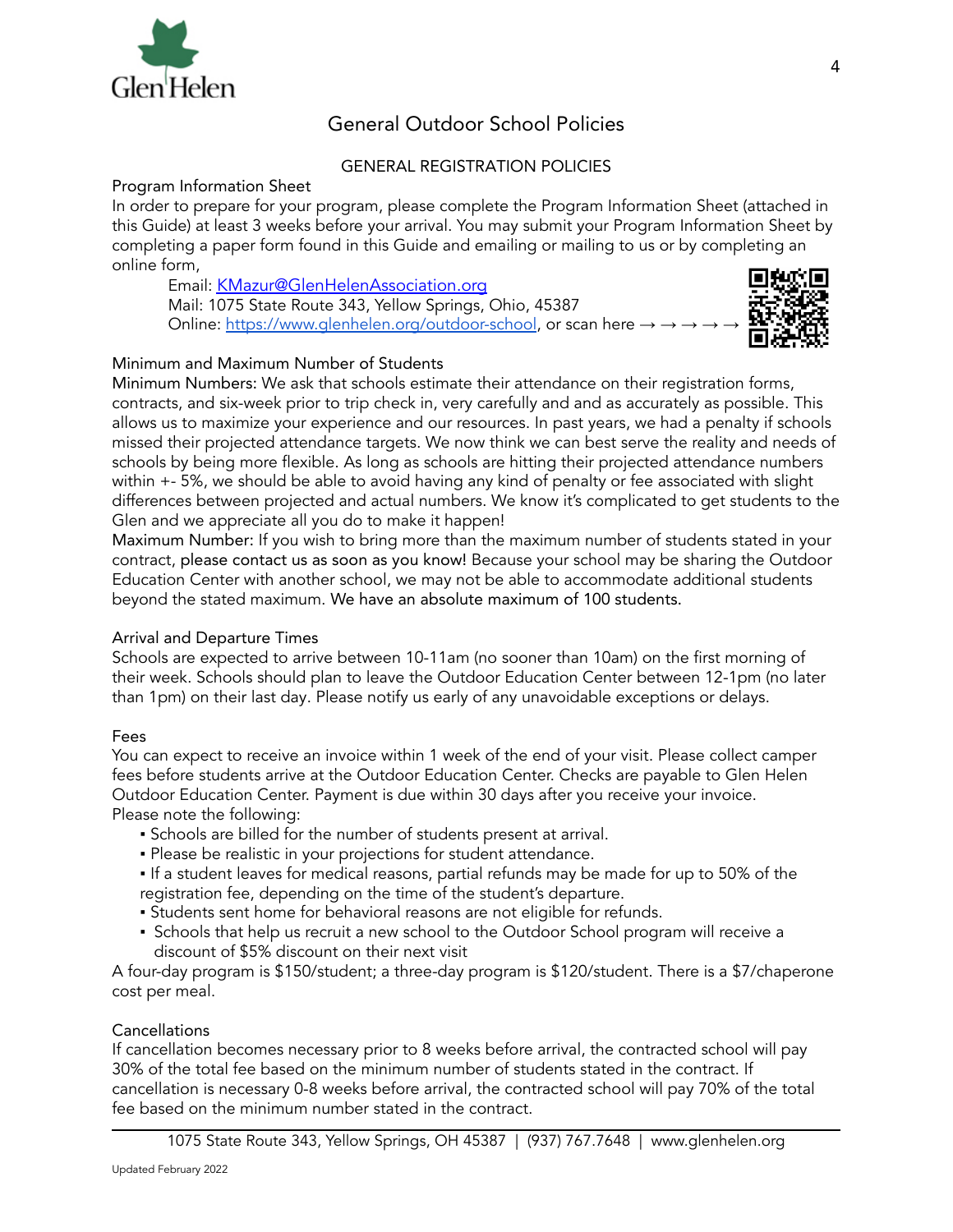

In the event of a weather-related school district closure on an arrival day, contracted 4-day schools will revert to the 3-day program and contracted 3- day schools will revert to a 1.5-day program and be charged accordingly. If total cancellation is necessary due to weather-related school district closure, we ask that contracted schools make every attempt to reschedule the visit for the full duration. If rescheduling is not possible, the contracted school agrees to pay 30% of the total fee based on the minimum number stated in the contract.

#### **Scholarhips**

We believe very strongly that every child should have the opportunity to visit the Outdoor Education Center, regardless of economic situation. Scholarships are available - please contact us for more information.

## Damages

The school will be billed for any damages that are not a result of normal wear and tear.

## **Medication**

Teachers are responsible for keeping track of and administering medications, with the exception of Epipens and inhalers, which may be carried by students if they are deemed responsible by their families and teachers, or carried and administered by their Naturalists if necessary. A physician's explanation and signature are required for both prescription and non- prescription medications if the dosage or schedule to be followed is different from the prescription or manufacturer's dosage or schedule.

## Teacher and Chaperone Attendance

A minimum of one teacher or chaperone is required to oversee the activities of each dorm. We ask that each school have at least one teacher or administrator on the premises at all times, and at least one teacher who is present and oversees the entire duration of your school's visit. At any one time, your combined teacher/chaperone attendance should not exceed 10 persons. For overnight accommodations, there are four (two bunk beds) available to teachers in each dorm. Please consider dorm genders when planning chaperone arrangements.

To ensure student safety, all chaperones must be pre-screened by the affiliated school/school district. This is the responsibility of the school/school district and should include items such as background and police checks as appropriate, following school district policy for volunteers as it would for any other school program. A signature of a school/school district representative will be required to certify that this check has been accomplished and that the volunteer has been cleared for participation.

We find parents to be eager and enthusiastic supporters of our program! When selecting chaperones, please keep in mind that chaperones must be comfortable supervising large numbers of children. Please meet with chaperones before arrival at the Outdoor Education Center to communicate student behavior expectations for the dorms. If chaperones are to assist with overnight supervision, they should arrive no later than 8pm and may depart as early as 8am in the morning. Teachers, parents, and other chaperones assisting must be given a copy of the Guidelines for Chaperones prior to their arrival at the Outdoor Education Center.

# Teacher and Chaperone Observation

We encourage teachers and chaperones to observe and actively participate in activities! If you would like to do so, please let any of the administrative staff (lead Naturalists or Directors) know, and we will gladly pair you with a trail group. When possible, we request that the first hike of the week be unobserved to give the Naturalists time to establish rapport with the group.

5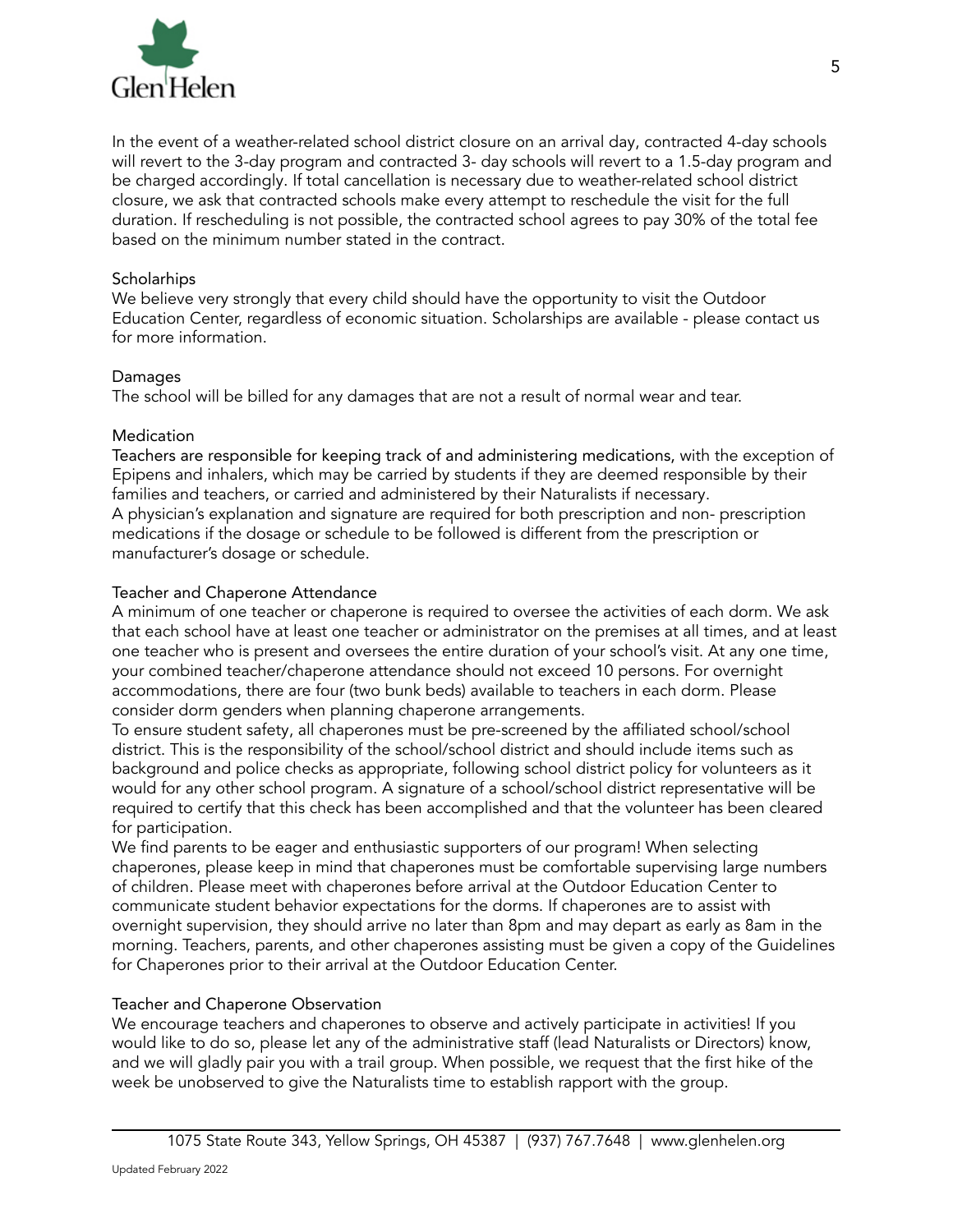

#### Camp Store

Please ask students to fill out the Camp Store Order Form at home. Students should bring this form with the exact amount of cash in a sealed envelope to camp when they come. The Camp Store is only open at 3:30pm on the first day of camp. We strongly urge your students not to bring any other money with them to camp.

## Telephone Calls

Students are not permitted to make or receive phone calls, except in cases of emergency. Parents or guardians will be notified immediately of severe behavior problems, injury, or illness. Students are not permitted to have cell phones at the Outdoor Education Center. We also ask that teachers and chaperones silence cell phones and use them sparingly.

Smoking is not permitted in Glen Helen.

## Head Lice Check

To ensure a positive experience and the safety and health of your students, please be sure to conduct a head lice check at your school prior to departure for Outdoor School.

## **Electronics**

Cell phones, smart phones, radios, music players, video games, and other electronic devices are not permitted to be carried or used at the Outdoor Education Center. We ask that teachers and chaperones set a good example for students by limiting their public use while at the Glen. Teachers are welcome to bring laptops for use during your stay. Wireless internet is available in the main Lodge at the Outdoor Education Center. Please do not allow students to use the laptop for any reason.

#### Appropriate Footwear

All participants should wear closed-toed shoes with good ankle support at all times unless inside the dorms. Students regularly hike several miles a day over rocky terrains so flip-flops, crocs and other types of open sandals are not appropriate footwear outside the dorms. Please help us to enforce this with your students.

#### Hike Preparedness

At the conclusion of every meal, a naturalist will announce what should be worn or brought to the following hike lesson. This announcement is to ensure the group's comfort during the lesson. Please help us by ensuring that all students are following these instructions before departing the dorm for their lessons. Please also ensure that all Epipens and inhalers remain with the intended student as they depart.

#### DORM & TRAIL GROUP ASSIGNMENTS

Dorm Assignments will depend on the number of schools in attendance, the number of boys and girls, and the number of teachers and chaperones. Dorm assignments will be discussed with the Assistant Director before your school's arrival. Often, schools can choose which dorms their students are in, but please do not assign dorms and wings until you have confirmed your sleeping arrangements with us. Once final arrangements have been made, it is the school's responsibility to assign wings, bunkmates, and chaperones.

# Hickory & Sycamore Dorms

Hickory and Sycamore each sleep a total of 32 students and 4 adults. Each dorm has a common room for socializing and two sleeping wings, Blue Jay and Cardinal, for students. Each wing has bunk accommodations for 16 students. There are showers, sinks\*, and toilets